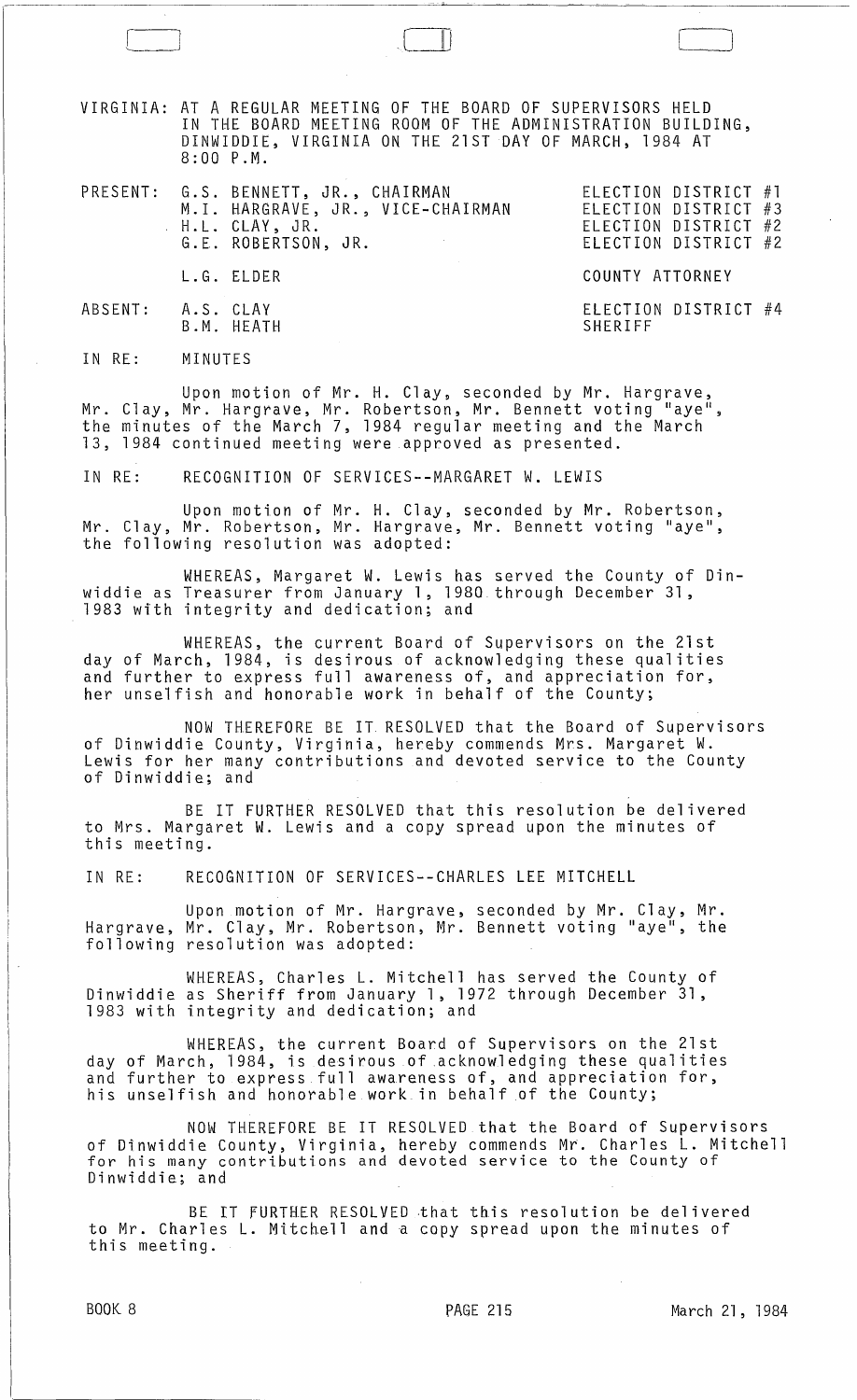IN RE: RECOGNITION OF SERVICES--JOHN W. SCARBOROUGH

Upon motion of Mr. Hargrave, seconded by Mr. Clay, Mr. Hargrave, Mr. Clay, Mr. Robertson, Mr. Bennett voting "aye", the following resolution was adopted:

WHEREAS, John W. Scarborough has served the County of Dinwiddie with integrity and dedication as a member of the Dinwiddie County Water and Sewer Authority from December 18, 1968 to December 18, 1983; and

WHEREAS, Mr. John W. Scarborough played an important role in the development of the water and sewer system in the Northern part of the County; and

WHEREAS, the Board of Supervisors on the 21st day of March, 1984, is desirous of acknowledging these qualities and further to express its appreciation for his work on behalf of the County;

NOW THEREFORE BE IT RESOLVED that the Board of Supervisors of Dinwiddie County, Virginia, hereby commends Mr. John W. Scarborough for his many contributions and devoted service to the County of Dinwiddie; and

BE IT FURTHER RESOLVED that this resolution be delivered to Mr. John W. Scarborough and a copy spread upon the minutes of this meeting.

IN RE: RECOGNITION OF SERVICES--STEVE WEBER

Upon motion of Mr. Robertson, seconded by Mr. Hargrave, Mr. Robertson, Mr. Hargrave, Mr. Clay, Mr. Bennett voting "aye", the following resolution was adopted:

WHEREAS, Steve Weber has served the County of Dinwiddie as a member of the Board of Supervisors from January 1, 1980 through December 31, 1983 and as Chairman for 1983 with integrity, dedication, and respect for his fellow man; and

WHEREAS, the current Board of Supervisors on the 21st day of March, 1984, is desirous of acknowledging these qualities and further to express full awareness of, and appreciation for, his unselfish and honorable work in behalf of the County;

NOW THEREFORE BE IT RESOLVED that the Board of Supervisors of Dinwiddie County, Virginia, hereby commends Mr. Steve Weber for his many contributions and devoted service to the County of Dinwiddie; and

BE IT FURTHER RESOLVED that this resolution be delivered to Mr. Steve Weber and a copy spread upon the minutes of this meeting.

IN RE: CLAIMS

Upon motion of Mr. Robertson, seconded by Mr. H. Clay, Mr. Robertson, Mr. Clay, Mr. Hargrave, Mr. Bennett voting "aye",

BE IT RESOLVED by the Board of Supervisors of Dinwiddie County, Virginia that the following claims be approved:

General Fund checks-numbering 84-470 through 84-603 amounting to \$82,354.08; Library Fund checks-numbering LF-84-4 and 5 amounting to \$69.62.

IN RE: PUBLIC HEARING--RESTRICTION OF THROUGH TRUCK TRAFFIC-- ROUTES 1310 and 601

This being the time and place as advertised in the Progress-Index on Wednesday, March 7, 1984 and Wednesday, March 14, 1984 for the Board of Supervisors to conduct a public hearing to receive public input on the restriction of through truck traffic on Rt. 1310 from Rt. 226 to Rt. 600 and on Rt. 601 from Rt. 708 to Rt. 600.

المناسب.<br>الأ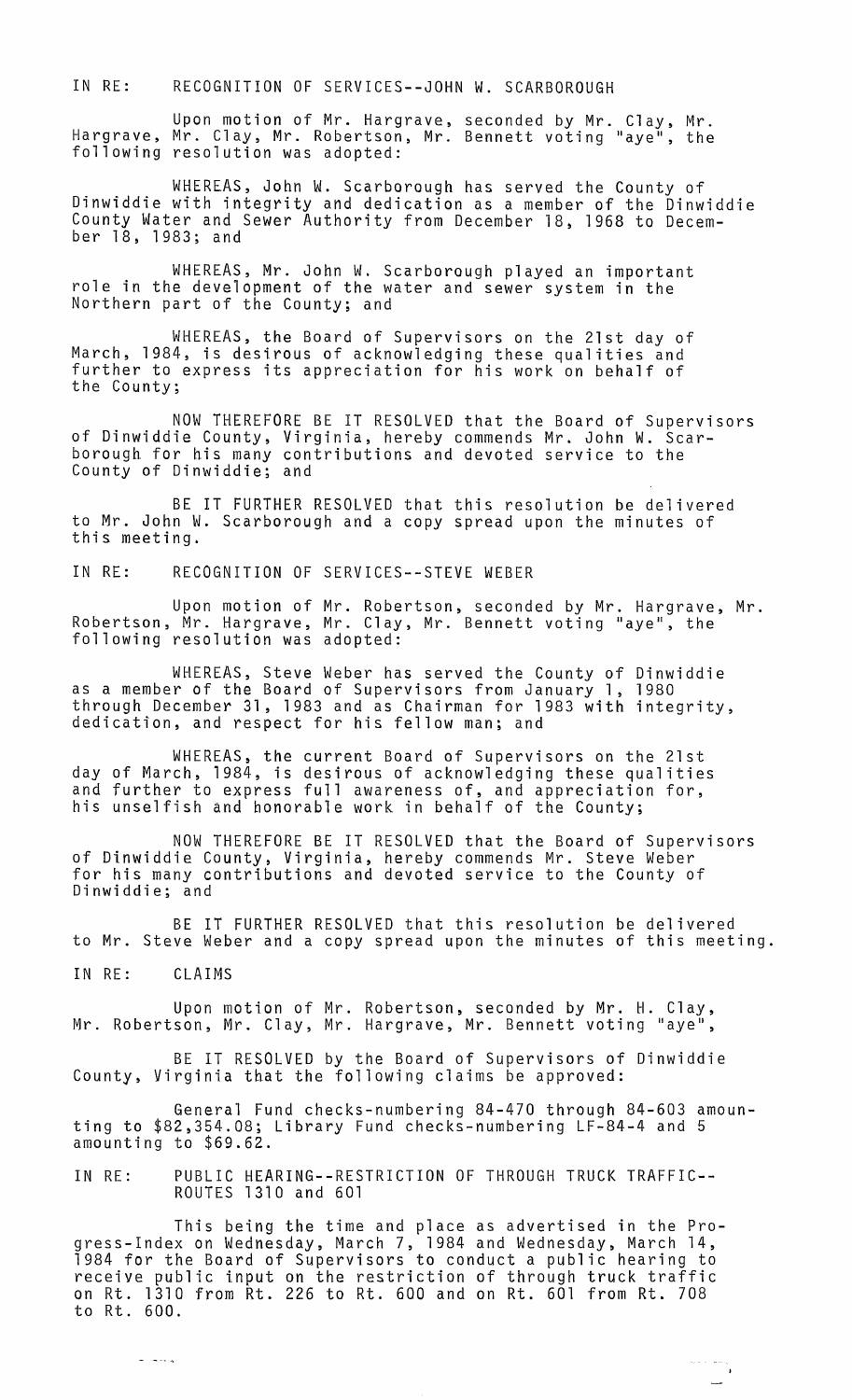Suggested alternate-routes for Rt. 1310 are-Rt. 226 to Rt. 600. Suggested alternate routes for-Rt: 601 are-Rt. 460 to Rt. 1 to Rt. 600.

 $_{\rm{1--}}$ 

 $\Box$ 

1. Mr. R.W. Tharrington, a resident of Cedar Hart Lane, Rt. 1310, spoke in support of closing Rt. 1310 mainly because of the church school and the danger to children playing near the<br>road. He indicated the biggest problem is log trucks and inde-He indicated the biggest problem is log trucks and independent gravel trucks. He added that he felt the Highway Department should look at the location of the stop signs at the intersection of Rt. 1310 and 1311. He felt they should be on Rt. 1310 instead of 1311.

2. Mr. Chuck Simmons, a resident of Chesdin Manor, spoke in support of closing Rt. 601. He stated the road is narrow and winding and because there are no shoulders, it is very frightening to meet a large truck.,

Mr. Clarence Parrish, a resident of Chesdin Boulevard, spoke in support of closing Rt. 601.

4. Mr. Gilbert Wood, a resident of Dinwiddie and employee of Lone Star, stated that he was in favor of closing Rt, 1310.

He stated that several \_years ago, Lone Star was approached by citizens on Rt. 226 about the. truck traffic and as a result, Lone Star told their trucks not to travel that route and paid the other trucks that haul for them'to use another route. This was all done voluntarily. He indicated that Rt.60l is winding and some voluntarity. The indicated that Kt. 601 is winding<br>and some trucks use it by travelling Rt. 632 to Rt. 601 to 600. However, he felt that it would be a disservice to truckers coming from Chesterfield to go around and not use 601. He stated he would rather see Rt. 601 improved and leave it open.

5. Mr. Elwood Heisey, Principal at Grace Baptist Church, along with another teacher, spoke in support of closing Rt. 601.

Mr. Hargrave commented that by restricting traffic from Rt.  $632$  to  $601$ , the traffic will become more dense on Rt. 226. Mr. Robertson stated that Rt. 600 has been improved to handle the extra traffic. Mr. Hargrave added that the intersection at Rt. 226 and U.S. #1 is a bad place to go through.

Mr. Robertson stated that there did not seem to be alot of problems with closing Rt. 1310 because of the residential area and the school.

As to Rt. 601, he felt going across Rt. 632 to 601 is not very safe. It is blind to the right entering 601 from Rt. hot very sare. It is bithd to the right entering our from Rt.<br>632 at which point it changes to 45 MPH. Mr. Robertson further stated that Rt. 601 is not built for wide vehicles. There is Grace Baptist School, a new subdivision, Henshaw Village and a terrible "s" curve which is difficult to maneuver at 25 MPH. there are no shoulders on the road. Maybe when 601 has been widened, he felt the Board could reconsider the restriction.

Mr. Bennett asked if the Board members felt the logging truck companies know what the Board is proposing to do. He added that the federal government has increased the excise taxes on the truckers and suggested the Board might want to hold off on 601 and talk to some of these companies.

Mr. Robertson stated there was an ad in the newspaper. He didn1t feel wattigg is the answer. Of all the problems voiced since he has been on the Board, he felt he has received the most input on these two roads. He felt the' Board needs to serve the citizens and they should act now.

Mr. Hargrave added that what will happen is the log trucks will shift and use Rt. 460 to Rt. 226 to Rt. 600.

BOOK 8 **PAGE 216** March 21, 1984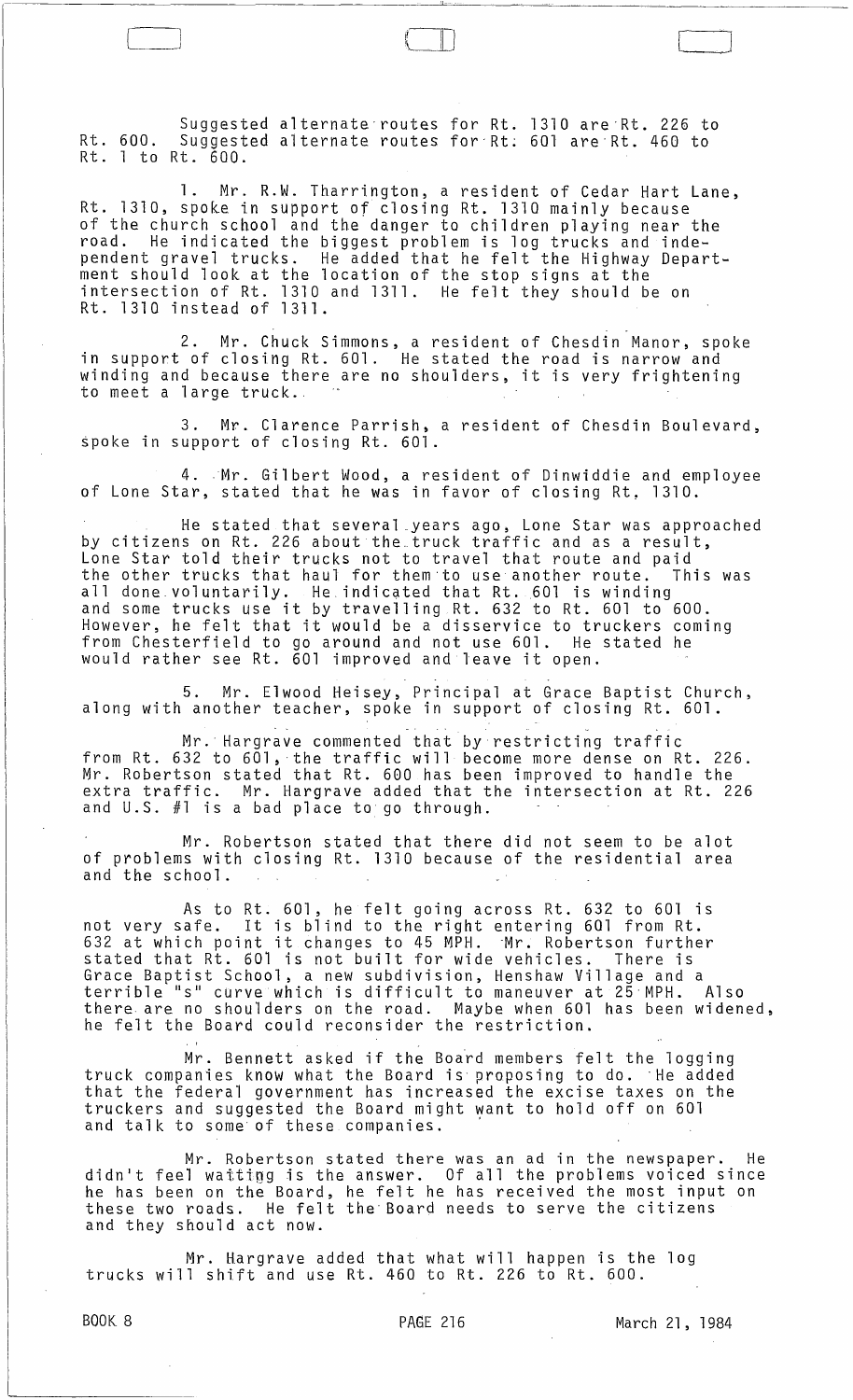Upon motion of Mr. Robertson, seconded by Mr. Hargrave, Mr. Robertson, Mr. Hargrave, Mr. Clay, Mr. Bennett voting "aye",

BE IT RESOLVED that the Board of Supervisors of Dinwiddie County, Virginia recommends to the Virginia Department of Highways<br>and Transportation that Rt. 1310 from Rt. 226 to Rt. 600 and Rt. 601 from Rt. 708 to Rt. 600 be restricted to through truck traffic; and

BE IT FURTHER RESOLVED by the Board of Supervisors of Dinwiddie County, Virginia that the restrictions on Rt. 601 be reconsidered upon the completion of the proposed improvements on rt. 601 from Rt. 708 to Rt. 600.

IN RE: CHESDIN MANOR--COMMENDATION FOR TRASH PICKUP ALONG RT. 601

Mr. Robertson stated that he wanted to commend the citizens of Chesdin Manor for picking up trash along Rt. 601. The County provided a dumpster at the request of these citizens. The Board members agreed that the citizens should be recognized for this effort.

IN RE: POSTPONEMENT OF APPOINTMENT--SOCIAL SERVICES BOARD

Upon motion of Mr. H. Clay, seconded by Mr. Hargrave, Mr. Clay, Mr. Hargrave, Mr. Robertson, Mr. Bennett voting "aye", the appointment to the Social Services Board was postponed.

IN RE: VIRGINIA PROGRAM--1984 REQUEST

Upon motion of Mr. H. Clay, seconded by Mr. Hargrave, Mr. Clay, Mr. Hargrave, Mr. Robertson, Mr. Bennett voting "aye", the following resolution was adopted:

WHEREAS, the County of Dinwiddie is eligible to parti- cipate as a potential employer for college students desiring employment beginning the end of May for twelve weeks; and

WHEREAS, these students will be referred to the County through the Virginia Program from colleges throughout the State; and

WHEREAS, these students will be from Dinwiddie County at a cost of 33% of the student's gross wages with Workmen's Compensation provided by the Virginia Program; and

WHEREAS; the School Board has expressed a need for one (1) student at the Senior High School;

NOW THEREFORE BE IT RESOLVED by the Board of Supervisors of Dinwiddie County, Virginia that application be made to the Virginia Program to have the County designated as a potential employer for college students beginning the end of May for a twelve-week period.

IN RE: MUTUAL AID AGREEMENT FOR EMERGENCY SERVICES--AMELIA **COUNTY** 

Upon motion of Mr. Robertson, seconded by Mr. Hargrave, Mr. Robertson, Mr. Hargrave, Mr. Clay, Mr. Bennett voting "aye", the Chairman was authorized to sign the following mutual aid agreement with the County of Amelia to provide emergency services:

THIS AGREEMENT, made and entered into this 21st day of March, 1984 by and between the County of Amelia and the County of Dinwiddie.

## WITNESSETH:

WHEREAS, it has been determined that the provision of Emergency Services across jurisdictional lines in emergencies will increase the ability of the parties to preserve the health, safety and welfare of the citizens of the County of Amelia and the County of Dinwiddie.

 $\int$ 

 $\sim$   $\sim$   $\sim$   $_{\odot}$ 

 $\sqrt{2}$ 

 $\mathbb{R}^{\frac{1}{2} \times \frac{1}{2} \times \frac{1}{2} \times \frac{1}{2} \times \frac{1}{2} \times \frac{1}{2} \times \frac{1}{2} \times \frac{1}{2} \times \frac{1}{2} \times \frac{1}{2} \times \frac{1}{2} \times \frac{1}{2} \times \frac{1}{2} \times \frac{1}{2} \times \frac{1}{2} \times \frac{1}{2} \times \frac{1}{2} \times \frac{1}{2} \times \frac{1}{2} \times \frac{1}{2} \times \frac{1}{2} \times \frac{1}{2} \times \frac{1}{2} \times \frac{1}{2$ 

المتحرما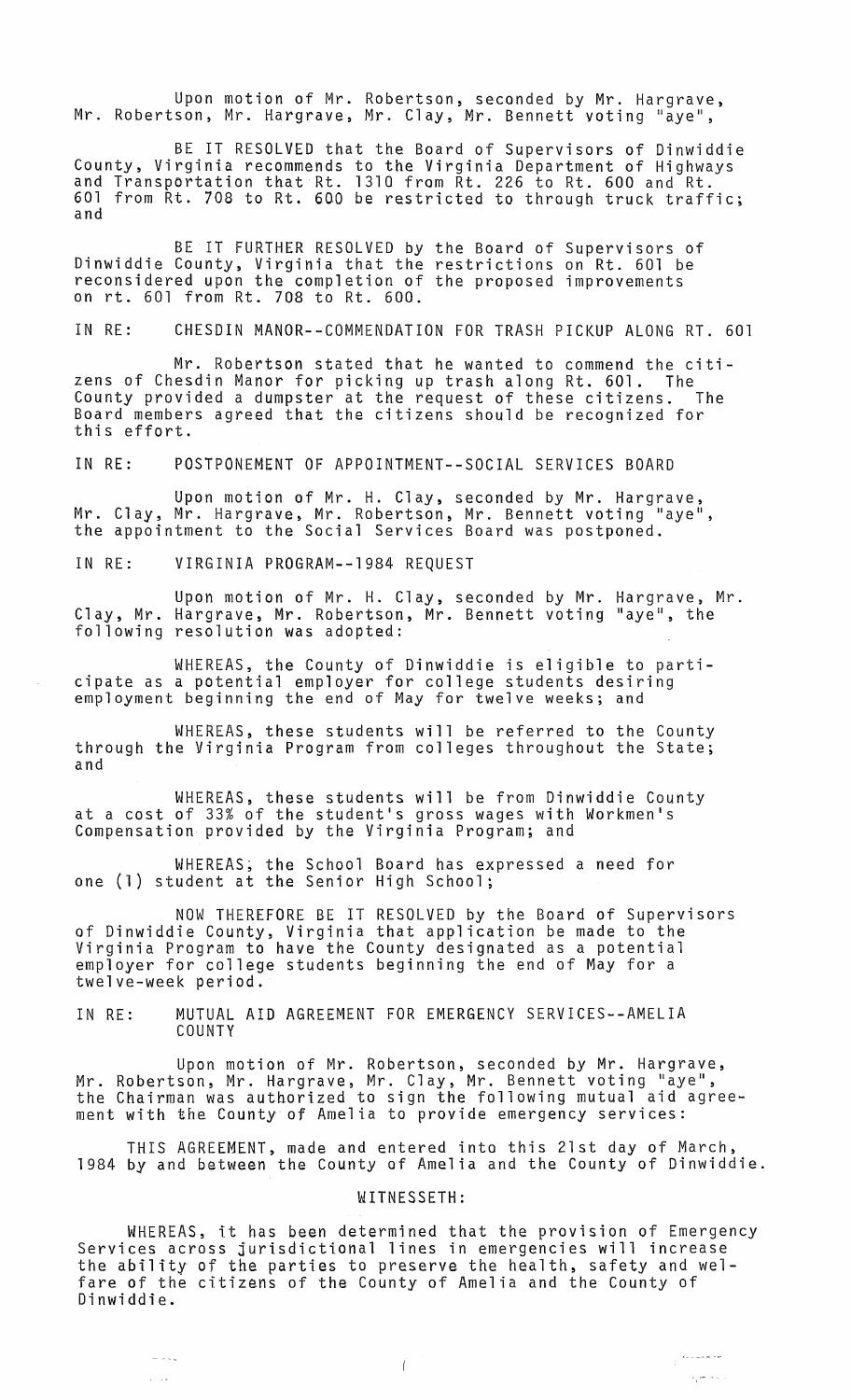WHEREAS, Section 44-146.20 of the Code of Virginia, 1950, as amended, authorizes local governments to establish and carry into effect a plan to provide mutual aid.

L~

NOW, THEREFORE, in consideration of the mutual covenants and conditions herein contained,. the parties hereto agree as follows:

1. Declaration of Emergency - When a state of emergency exists within the boundaries of any of the parties hereto, as the result of, or due to the imminence of fire, flood, epidemic, war, internal disorder, or other public disaster, the party or parties shall notify. the other party or parties to this Agreement of such state of emergency and its need for emergency aid or'assistance. Assistance shall be rendered according to the procedures established in the operational plan developed and agreed to by all parties to this Agreement, pursuant to the provisions in paragraph 2 herein. Each party shall designate the appropriate official empowered to request assistance under this Agreement. This official shall also be the party to which the notifying jurisdiction shall· direct its need for emergency aid or assistance. .

2. <u>Operational Plan</u> - The mutual assistance to be rendered under this Agreement shall be available upon the development and approval of an Operational Plan by the parties hereto. The plan shall outline procedures to be followed in responding to a request for assistance. The parties shall designate the appropriate official in their jurisdiction,who shall be empowered to request assistance under this Agreement. Parties shall meet at. least annually to review and~ if necessary, to propose amendments to procedures in requesting assistance. Any proposed amendment shall not be effective until approved by written memorandum by all the parties to this Agreement.

3. Governmental .Immunity - The services performed and expenditures made under this Agreement shall be deemed for public and governmental purposes and all immunities from liability enjoyed<br>by the local government within its boundaries shall extend to its participation in rendering emergency assistance outside its boundaries.

, (a) It is understood that for the purposes of this Agreement, the responding party is rendering aid once it has entered the jurisdictional boundaries for the party receiving assistance.

The requesting jurisdiction will be responsible for replacing any expended consumable supplies borrowed from another jurisdiction. The requesting jurisdiction assumes only such liability for duty actions of the Emergency Services Director or his designated agent as may be determined under general law for qamages to property or person committed while performing his duty in a reasonable and prudent manner in accordance with order or directions given him by the proper authority of the requesting jurisdiction.

4. Employment Benefits - (a) All the immunities from liability and exemptions from laws, ordinances and regulations which the parties· firemen, policemen, rescue.or ambulance attendants, agents and employees have in their own jurisdictions shall be effective in the jurisdiction to which they are giving assistance.

(b) All pension, relief, disability, workmen·s compensation or other benefits enjoyed by said employees in their own jurisdictions shall extend to the. services they perform under this Agreement outside their respective jurisdictions.

5. Direction of Assistance  $\div$  (a) The parties' firemen, policemen, rescue or ambulance attendants, agents and employees rendering assistance under this Agreement shall ·do so under the direction and control of the appropriate official designated by the jurisdiction requesting the aid.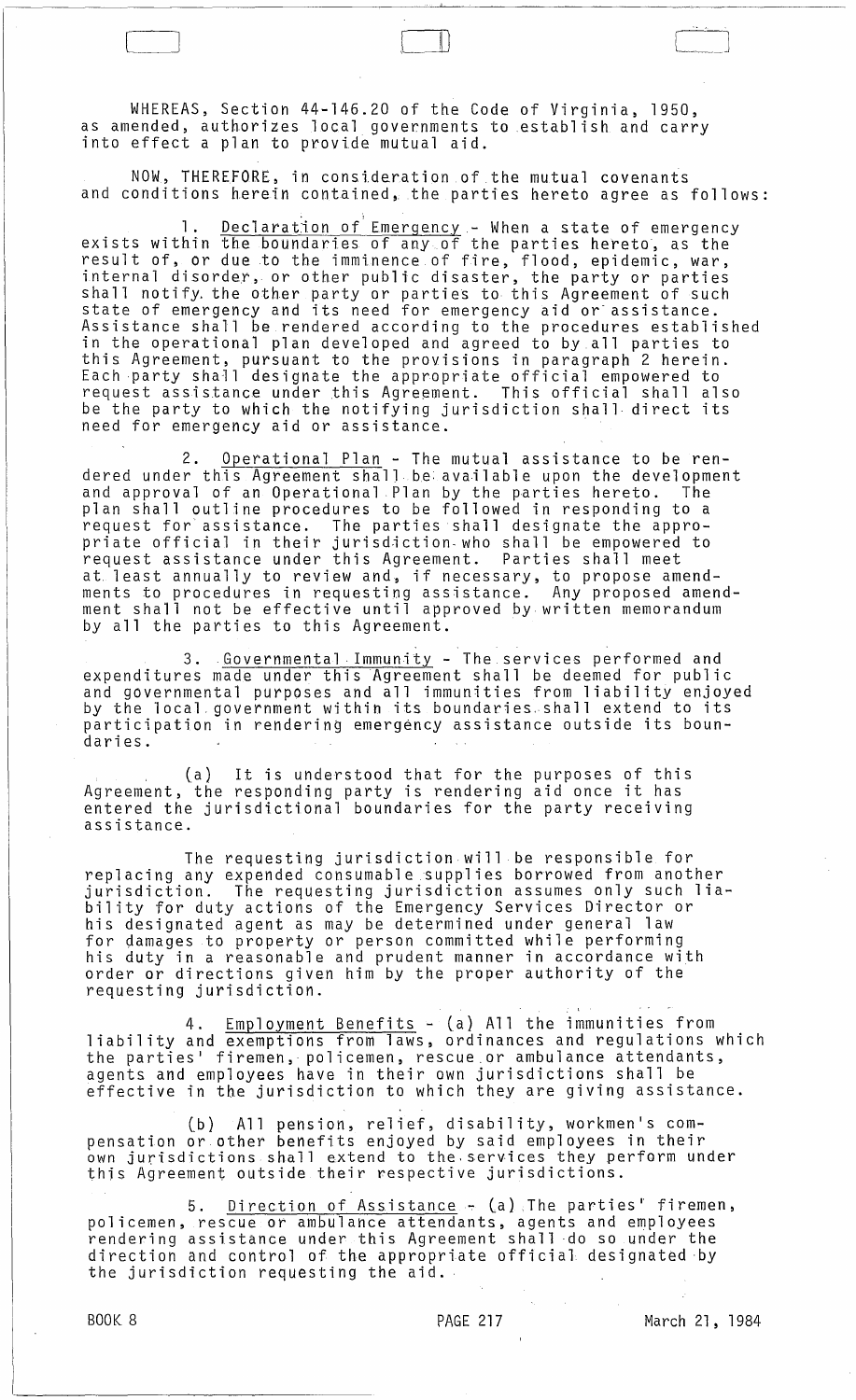(b) The parties shall notify each other of the name, address and telephone number of the official authorized to direct  $m$ utual aid activities within their jurisdiction.

6. Duration - This Agreement shall remain in effect until terminated by all parties hereto upon written notice setting forth the date of termination. Withdrawal from this Agreement by one party hereto shall be made by thirty days written notice to the other party.

IN WITNESS WHEREOF, the parties hereto have executed this Agreement as of the date first above written.

COUNTY OF DINWIDDIE

By<br>G-S-Rennett, Jr. Chairman

ATTEST:

County Administrator

COUNTY OF AMELIA

By<br>Joe H. Paulette, Chairman

ATTEST:

Clerk to the Board

IN RE: FALL TURKEY SEASON--RESTRICTION ON HEN KILL

Mr. John Boswell stated that he felt the turkey population in the County is becoming scarce. Therefore, he asked that the Board consider proposing to the Game Commission limiting the fall turkey kill to one hen or no hens. The regulation would then read: "One per day, two per license year, one may be a hen in the Fall." The County Administrator stated that a representative from the Game Commission would be at the April 4, 1984 meeting. Mr. Boswell stated that if he was unable to attend, he would like his request to be presented at that time.

IN RE: COMMISSIONER OF REVENUE--PREPARATION OF APPRAISAL CARDS

Mr. W.E. Bolte, Commissioner of Revenue, appeared before the Board to request authorization to have the computer service proceed with preparing the appraisal cards for the reassessment. He stated the County would not be billed until the new budget year.

Upon motion of Mr. Robertson, seconded by Mr. Hargrave, Mr. Robertson. Mr. Hargrave, Mr. Clay, Mr. Bennett voting "aye", the Commissioner of Revenue was authorized to proceed with having the computer service prepare the necessary appraisal cards.

IN RE: DONALD ANDREWS--RECREATION ROAD

Mr. Donald Andrews stated that his right-of-way near the recreation field across from the high school is being used by the public for recreational purposes. He stated in 1980, 1982 and 1983, he received correspondence from the County Attorney's<br>Office that he was violating the encroachment upon this right-of-way. However, it was determined that his chain was not on county property and he would like a letter from the Attorney stating he was in error.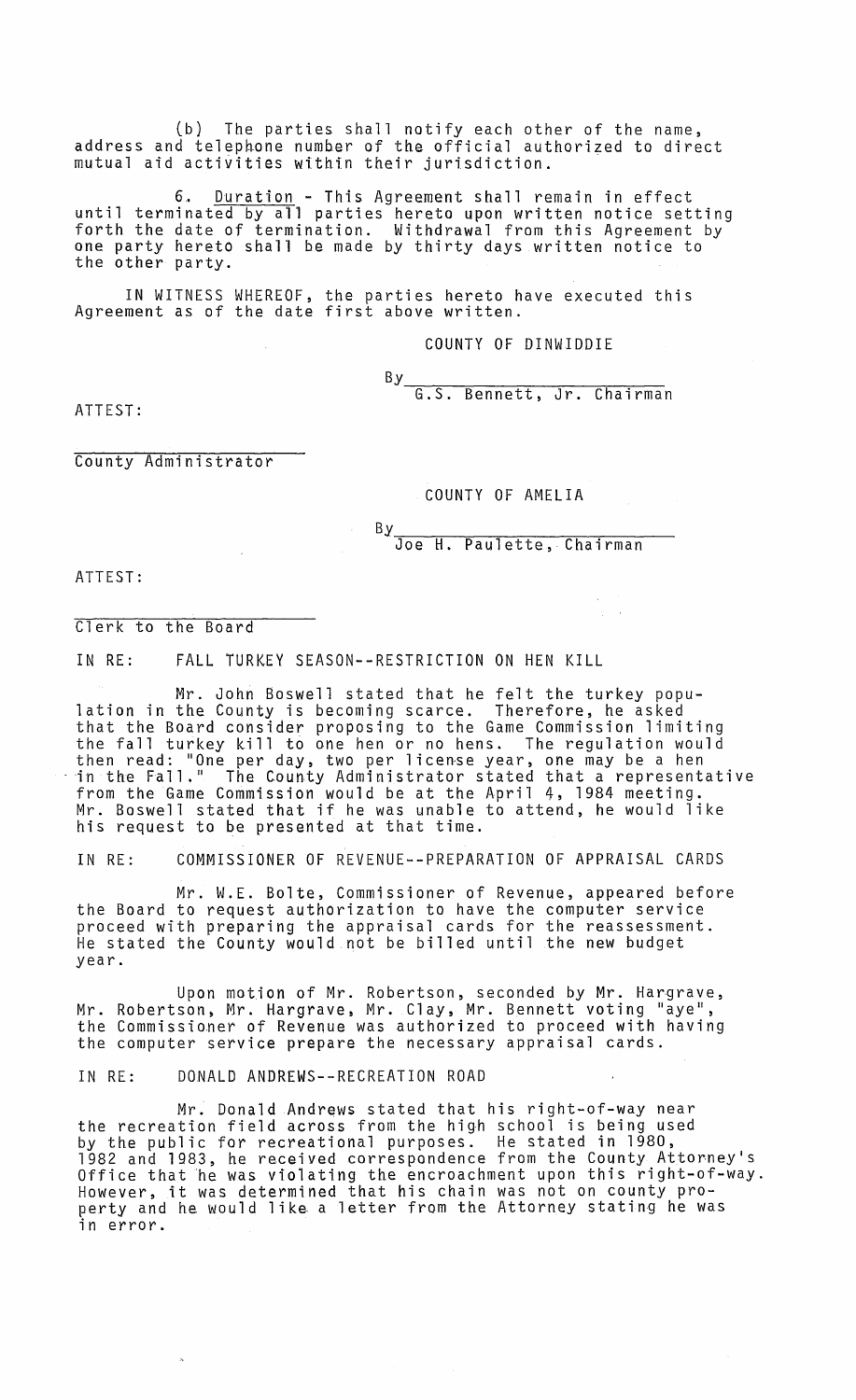Mr. Andrews proceeded indicating that the traffic on this road was as heavy as Rt. 6Ql and the litter was increasing too. He stated he was not physically nor financially able to maintain the road for citizens to use to play softball and tennis. He stated he had not been contacted by the Superintendent of Schools. However, he is in the process of fixing the road. The ditches are two feet deep now and he has paid a surveyor to find out who owns what.

Mr. Robertson asked Mr. Andrews what his recommended solution was. Mr. Andrews stated his solution is to get 30 feet from the adjacent property owner and the owners in the back. Then get a motor grader and someone to operate it and put in a 50 foot state maintained road. He indicated if the State would blue top it and shoot the grades, the road could be built for \$20,000. He stated he had people who would contribute the machines and labor and he would take it to the people on the road. But he was not coming back to the School Board or the Board of Supervisors.

Mr. Bennett asked Mr. Andrews if he meant he had to maintain the road from Rt. 627 to the tennis courts. Mr. Andrews stated the School Board put three loads of gravel on it and scraped it twice. He and his neighbors have done the rest of the work.

Mr. Bennett asked what is being done with the map presented at the last meeting. The Director of Planning stated he met with George Soloe and a representative from Shoosmith out at the site. A solution was presented to the Superintendent of Schools at that time and they also talked to the Attorney, Mr. T.O. Rainey, III. Mr. Rainey was supposed to contact Mr. Andrews.

Mr. Bennett asked the Director of Planning to contact Mr. Rainey the next morning and make sure he discusses the situation with Mr. Andrews.

Mr. Andrews stated the School Board has 24 days to take action.

IN RE: RECOVERY OF FICA TAXES--1980 & 1981

 $\Box$ 

The County Administrator presented a proposal from the County's auditing firm, Robinson, Farmer Cox, Associates to assist the County in recovering FICA taxes paid on sick leave during the calendar years 1980 and 1981. Because of the Statute of Limitations, the filing must be done by April 15, 1984. Their fee will be 15% of whatever is recovered. If nothing is recovered, there is no fee.

Upon *motion* of Mr. H. Clay, seconded by Mr. Robertson, Mr. Clay, Mr. Robertson, Mr. Hargrave, Mr. Bennett voting "aye", the proposal from Robinson, Farmer, Cox Associates to recover FICA taxes for the County for calendar years 1980 and 1981 was accepted.

IN RE: EXECUTIVE SESSION

Upon motion of Mr. Hargrave, seconded by Mr. H. Clay, Mr. Hargrave, Mr. Clay, Mr. Robertson, Mr. Bennett voting "aye", pursuant to Sec. 2.1-344(6} of the Virginia Freedom of Information Act, the Board moved into Executive Session at 9:20 P.M. to discuss legal matters. The meeting reconvened into Open Session at 11 :29 P.M.

IN RE: ADJOURNMENT

Upon *motion* of Mr. Hargrave, seconded by Mr. Robertson, Mr. Hargrave, Mr. Robertson, Mr. Clay, Mr. Bennett voting "aye", the meeting adjourned at 11 :30 P.M.

 $1. \lambda$  . The state of the contribution of  $\lambda$ 

BOOK. 8 **PAGE 218** PAGE 218 March 21, 1984